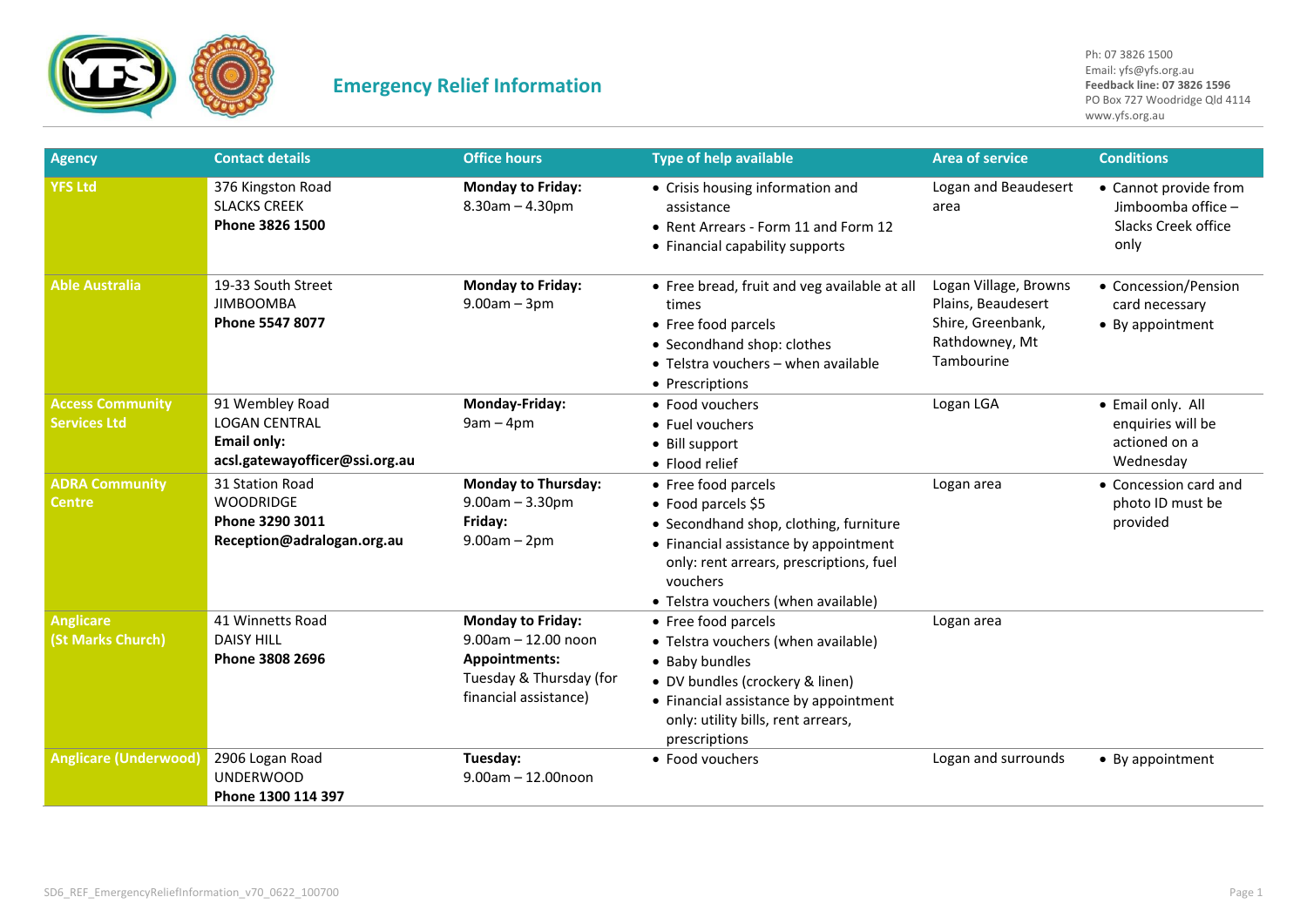| <b>Agency</b>                                                        | <b>Contact details</b>                                                | <b>Office hours</b>                                      | <b>Type of help available</b>                                                                            | <b>Area of service</b>                                                                                                                                                                                                                    | <b>Conditions</b>    |
|----------------------------------------------------------------------|-----------------------------------------------------------------------|----------------------------------------------------------|----------------------------------------------------------------------------------------------------------|-------------------------------------------------------------------------------------------------------------------------------------------------------------------------------------------------------------------------------------------|----------------------|
| <b>Authentic Church</b><br><b>Community Care</b>                     | 350 Loganlea Road<br>Meadowbrook QLD<br>32009464                      | <b>Tuesday to Friday</b><br>$11.00am - 1pm$              | • Low cost food<br>• Emergency food relief support                                                       | Logan and surrounds                                                                                                                                                                                                                       | • Drop in service    |
| <b>Beaucare</b>                                                      | 44 Tina Street<br><b>BEAUDESERT</b><br>Phone 5541 4216                | <b>Monday &amp; Thursday:</b><br>$9.00am - 3.00pm$       | • Food vouchers<br>$\bullet$ Fuel<br>• Prescriptions<br>• Go cards                                       | <b>Beaudesert and Scenic</b><br><b>Rim</b>                                                                                                                                                                                                | • By appointment     |
| <b>Beenleigh Catholic</b><br><b>Care and Concern</b>                 | 70 Torbruk Street<br><b>BEENLEIGH</b><br>Phone 3807 4125              | Thursday:<br>$9.00$ am $- 12.00$ noon<br>Drop in service | $\bullet$ Food<br>$\bullet$ Rent<br>• Petrol vouchers<br>• Financial assistance provided case by<br>case | Beenleigh, Bethania,<br>Holmview, Mt<br>Tambourine, Logan<br>Village, Jacobs Well,<br>Pimpama                                                                                                                                             | • Drop in service    |
| <b>Beenleigh Uniting</b><br><b>Church Emergency</b><br><b>Relief</b> | 32-50 Mt Warren Boulevard<br><b>MT WARREN PARK</b><br>Phone 3807 5972 | Tuesday:<br>$9.00$ am $- 11.30$ am                       | • Food hampers<br>• Food vouchers<br>• Medication<br>• Fuel vouchers                                     | Beenleigh area incl<br>Holmview, Edens<br>Landing and Bethania                                                                                                                                                                            | • ID needed          |
| <b>Crestmead Emergency</b><br><b>Relief</b>                          | Phone service only<br>Phone 3826 1500                                 | Thursday<br>$8.30$ am $- 10.00$ am                       | • Fuel vouchers - when available<br>• Food vouchers $-$ when available                                   | Crestmead, Marsden,<br>Chambers Flat, Boronia<br>Heights, Regents Park,<br>Browns Plains, Heritage<br>Park, Hillcrest,<br>Loganlea, Logan<br>Reserve, North<br>Maclean, Greenbank,<br>Meadowbrook,<br>Waterford, Park Ridge<br>areas only | • Phone service only |
| <b>Centro Centre</b>                                                 | 178 Main Street<br><b>BEENLEIGH</b><br>Phone 1300 558 826             | <b>Monday to Friday:</b><br>$9.00am - 2.00pm$            | • Fresh food parcels \$20<br>• Secondhand clothing                                                       | All areas                                                                                                                                                                                                                                 |                      |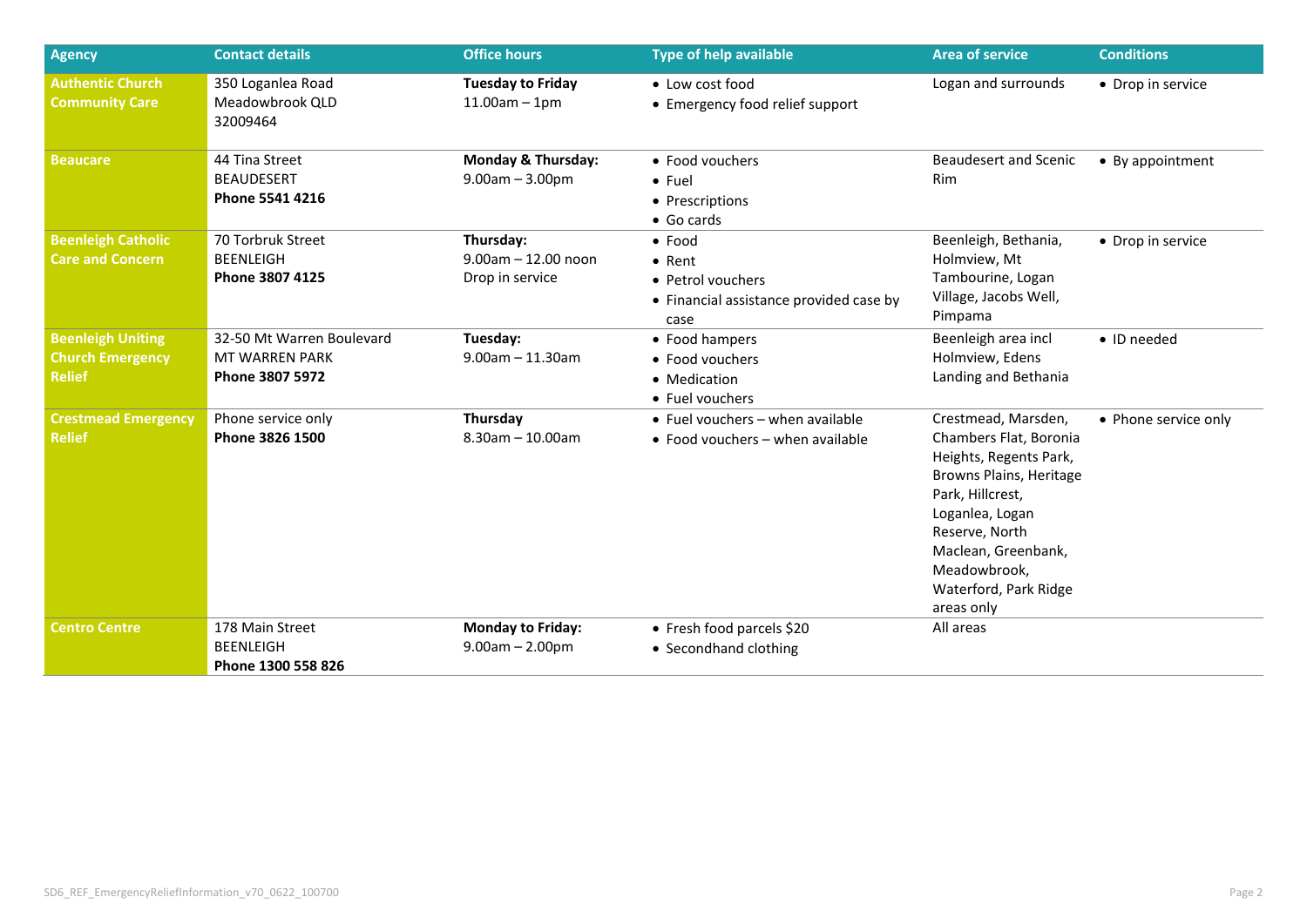| <b>Agency</b>                                                     | <b>Contact details</b>                                                     | <b>Office hours</b>                                                                                     | <b>Type of help available</b>                                                                                                                                                                     | <b>Area of service</b>                                                                                              | <b>Conditions</b>                                                                                                                                                          |
|-------------------------------------------------------------------|----------------------------------------------------------------------------|---------------------------------------------------------------------------------------------------------|---------------------------------------------------------------------------------------------------------------------------------------------------------------------------------------------------|---------------------------------------------------------------------------------------------------------------------|----------------------------------------------------------------------------------------------------------------------------------------------------------------------------|
| <b>Community Care</b><br><b>Beenleigh Districts Inc.</b>          | Shop 3, 53 York Street<br><b>BEENLEIGH</b><br>Phone 3807 7355              | <b>Monday to Friday:</b><br>$9.00am - 4.00pm$                                                           | • NILS - No Interest Loans (white goods,<br>furniture, car repairs)<br>• NOTE: NILS is still operational- all<br>activities are via remote access only. No<br>face to face appointments accepted. | Beenleigh to Waterford,<br>Coomera, Oxenford,<br>Pimpama areas                                                      | • Must have resided in<br>Beenleigh area for 3<br>months or longer<br>• Must provide current<br>lease, ID, 2 quotes,<br>bank statements,<br>Centrelink income<br>statement |
| <b>Eagleby</b><br><b>Neighbourhood Centre</b><br>(Wesley Mission) | 94-112 Fryar Road<br>EAGLEBY<br>Phone 3151 6132                            | Monday to Friday<br>$9.00am - 4.00pm$                                                                   | • Food vouchers and other financial<br>support                                                                                                                                                    | Eagleby residents only<br>for food vouchers                                                                         | • Evidence of hardship<br>• Phone assessment<br>required                                                                                                                   |
| <b>EMS Church (Salvation</b><br><b>Hope Shop)</b>                 | 1/28 Randall Street<br>Phone 0470 238 346                                  | <b>Monday to Friday</b><br>11:30am - 4:30pm                                                             | • Free fruit, vegetables and bread<br>• Discounted supermarket items                                                                                                                              | Logan area                                                                                                          | • Membership fee of<br>\$10 for four months                                                                                                                                |
| <b>Family and Kids Care</b><br><b>Foundation</b>                  | 254 Jacaranda Avenue<br><b>KINGSTON</b><br>Phone 3808 5288                 | <b>Monday to Friday:</b><br>$8.30$ am $- 3.15$ pm                                                       | • Food parcels \$80 (enough for a family 4<br>- 6 for 1 week) \$30 parcels is fruit, veg<br>and bread only<br>• Telstra vouchers (home phones only)                                               | All areas                                                                                                           | • Income statement<br>• Please bring bags                                                                                                                                  |
| <b>Fishers of Men</b>                                             | 753 Underwood Road<br>ROCHEDALE SOUTH<br>Phone 3341 0160                   | <b>Tuesday to Thursday:</b><br>$10.00$ am $- 4.00$ pm                                                   | • Food parcels<br>• Furniture                                                                                                                                                                     | Logan area                                                                                                          |                                                                                                                                                                            |
| <b>Hope Centre</b>                                                | Cnr of Kingston and Queens Road<br><b>LOGAN CENTRAL</b><br>Phone 3253 1300 | Monday only<br>$11am - 1pm$                                                                             | • Free food parcels (appointment only)<br>• Second Bite (fruit and veggies - drop-in<br>service)                                                                                                  | Logan area                                                                                                          | • Appointment required<br>• Proof of income and<br>ID required                                                                                                             |
| <b>Kingston East</b><br><b>Neighbourhood Group</b>                | 177 Meakin Road<br><b>SLACKS CREEK</b><br>Phone 3808 1684                  | <b>Tuesday and Wednesday:</b><br>$9.10$ am $- 12.30$ pm<br>appointments; food parcels<br>at other times | • Free food parcels (when available)<br>• By appointment: food vouchers,<br>financial assistance (Scripts, gas,<br>electricity bills, rent arrears and use of<br>washing machine)                 | Kingston, Loganlea,<br>Meadowbrook, Slacks<br>Creek, Tanah Merah<br>and Woodridge areas<br>for financial assistance | • Call Tuesday 9:00am<br>for appointment<br>• Photo ID necessary                                                                                                           |
| <b>Lighthouse</b><br><b>Loganholme</b>                            | 19 Monte-Khoury Drive<br>LOGANHOLME<br>Phone 3806 0639                     | <b>Monday to Friday:</b><br>$9.00am - 5.00pm$<br>Saturday:<br>$9.00$ am $- 12.00$ noon                  | • Food trolley \$25<br>• Discounted supermarket items                                                                                                                                             | Logan area                                                                                                          | • Delivery also available                                                                                                                                                  |
| <b>Lighthouse</b><br><b>Hillcrest</b>                             | Shop 3/20 Central Court<br><b>HILLCREST</b><br>Phone 3800 8200             | <b>Monday to Friday:</b><br>$9.00am - 5.00pm$<br>Saturday:<br>$9.00$ am $- 12.00$ noon                  | • Food trolley \$25<br>• Discounted supermarket items                                                                                                                                             | Logan area                                                                                                          | • Delivery also available                                                                                                                                                  |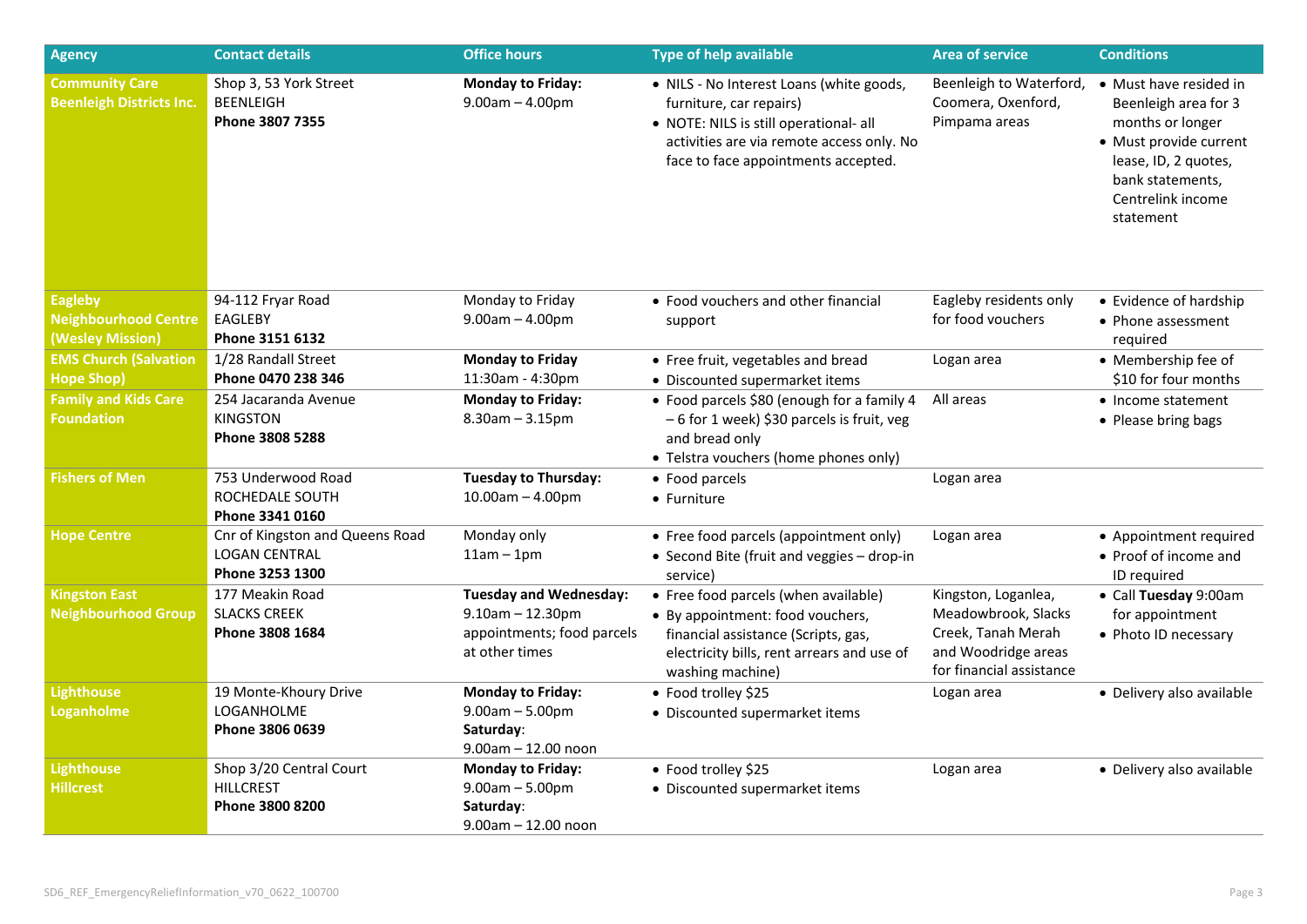| <b>Agency</b>                                              | <b>Contact details</b>                                          | <b>Office hours</b>                                                                                                                                | <b>Type of help available</b>                                                                                                                                                                                                                                                                                                               | <b>Area of service</b>                                                                                                                                                                                                                                                                                           | <b>Conditions</b>                                                                            |
|------------------------------------------------------------|-----------------------------------------------------------------|----------------------------------------------------------------------------------------------------------------------------------------------------|---------------------------------------------------------------------------------------------------------------------------------------------------------------------------------------------------------------------------------------------------------------------------------------------------------------------------------------------|------------------------------------------------------------------------------------------------------------------------------------------------------------------------------------------------------------------------------------------------------------------------------------------------------------------|----------------------------------------------------------------------------------------------|
| <b>Loaves &amp; Fishes</b>                                 | 26 Monte Street<br><b>SLACKS CREEK</b><br>Phone 3808 5713       | <b>Monday to Friday:</b><br>$8.30$ am $- 3.00$ pm                                                                                                  | • Discounted supermarket items<br>• \$55 Food Parcels (2 Trolley loads)                                                                                                                                                                                                                                                                     | Logan area                                                                                                                                                                                                                                                                                                       | • Basic Cards & EFTPOS<br>accepted                                                           |
| <b>Logan East Community</b><br><b>Neighbourhood Centre</b> | 53-57 Cinderella Drive<br><b>SPRINGWOOD</b><br>Phone 3808 4529  | <b>Monday to Wednesday:</b><br>$9.00$ am $- 11.00$ am                                                                                              | • Food vouchers $-$ when available<br>• Free food parcels<br>• Telstra vouchers - when available<br>• Petrol vouchers - when available<br>• Rent - Real Estate only with Form 11 or<br>a Form 12<br>• Overdue Utility bills - electricity or gas<br>• Pharmacy<br>• No Interest Loans (white goods,<br>electrical, furniture)<br>• Go Cards | Rochedale South,<br>Springwood, Daisy Hill,<br>Shailer Park, Kimberley<br>Park, Loganholme,<br>Cornubia, Carbrook,<br>Eagleby, Slacks Creek,<br>Underwood, Tanah<br>Merah, Loganlea, Slacks<br>Creek, Woodridge,<br>Logan Central, Kingston,<br>Marsden, Crestmead<br>Other Logan suburbs if<br>need identified. | • Photo and Centrelink<br><b>ID</b> for financial<br>assistance; ID for food                 |
| <b>Logan West</b><br><b>Community Pantry</b>               | 55 Yancey Street<br><b>BROWNS PLAINS</b><br>Phone 0411 853 747  | Wednesday:<br>$12$ noon $-2$ pm                                                                                                                    | • Free bread, fruit and veggies available<br>• \$25 food hampers                                                                                                                                                                                                                                                                            | Logan area                                                                                                                                                                                                                                                                                                       |                                                                                              |
|                                                            | 6 Highcrest Drive<br><b>BROWNS PLAINS</b><br>Phone 0411 853 747 | Friday:<br>$12$ noon $-2$ pm                                                                                                                       | $\bullet$ As above                                                                                                                                                                                                                                                                                                                          | As above                                                                                                                                                                                                                                                                                                         |                                                                                              |
| <b>Loganlea Community</b><br><b>Centre</b>                 | 28-32 Timms Street<br>LOGANLEA<br>Phone 3805 8260               | <b>Monday to Thursday</b><br>$9.00am - 2.00pm$<br>Friday<br>$9.00am - 12.00pm$                                                                     | • Free food parcels<br>• Shower/toiletries<br>• Community lunch at the Centre<br>including tea, coffee, juice - Tuesdays<br>between 12.30-2pm<br>• Free BBQ Thursday nights from 6pm<br>• Takeaway meals                                                                                                                                    | Logan area                                                                                                                                                                                                                                                                                                       |                                                                                              |
| <b>Nightlight</b>                                          | Phone 0401 227 494                                              | <b>Monday to Saturday:</b><br>$9.00am - 6.00pm$                                                                                                    | • Food parcels, DV kits, basic furniture,<br>clothing, hygiene packs                                                                                                                                                                                                                                                                        | Eagleby, Beenleigh and<br>immediate surrounding<br>4207 suburbs                                                                                                                                                                                                                                                  |                                                                                              |
| <b>Salvation Army</b>                                      | Phone Service Only<br>Phone 1300 371 288                        | <b>Monday to Friday:</b><br>$9.00am - 5.00pm$ for<br>phone appts<br><b>Mission Centre card</b><br>collection Tuesday and<br>Thursday 10am - 12noon | • Universal gift cards                                                                                                                                                                                                                                                                                                                      | All areas                                                                                                                                                                                                                                                                                                        | • Phone assessment<br>• Pickup at Mission<br>Centre, Station Rd<br>Woodridge or via<br>email |